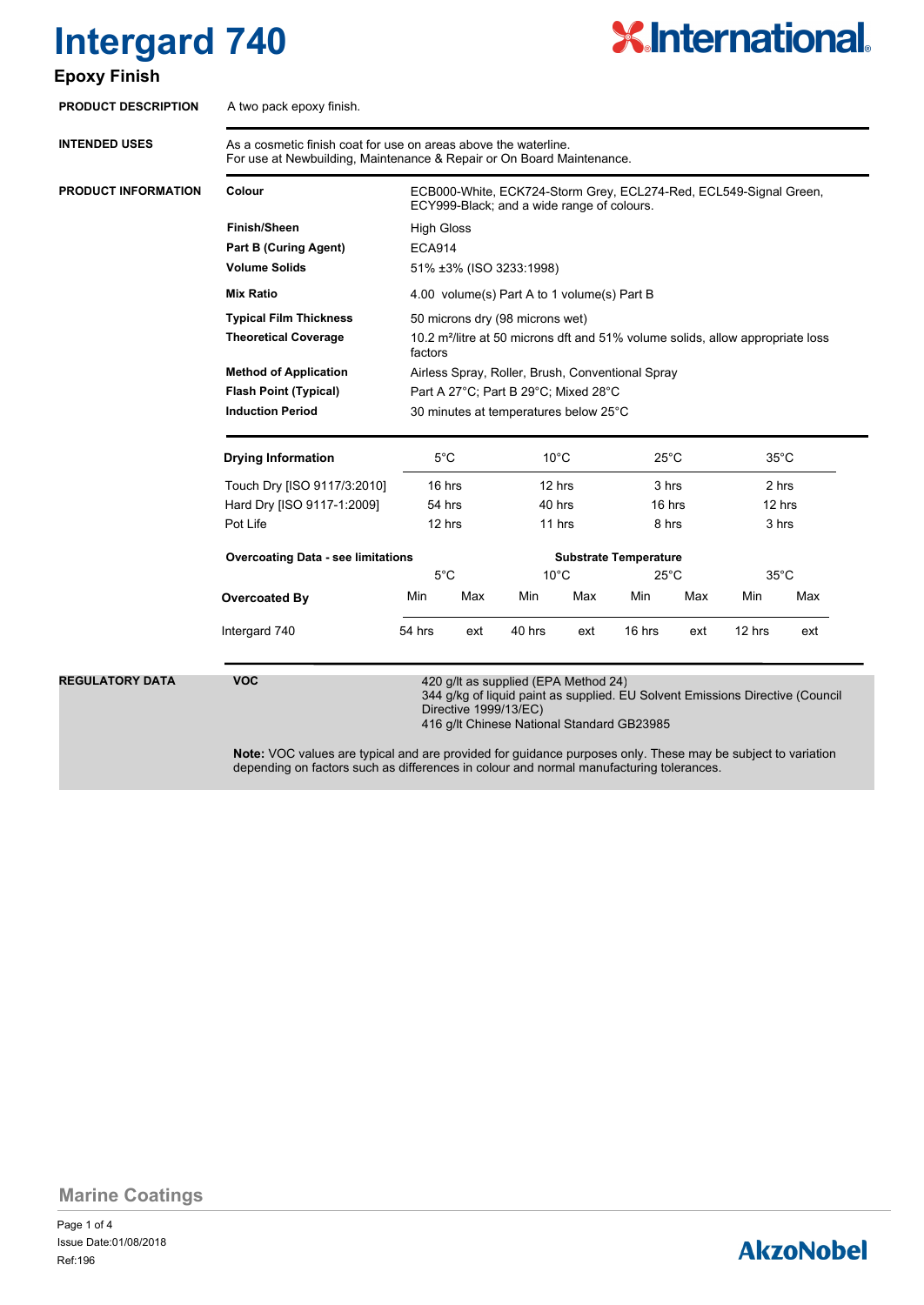## **Intergard 740**



**Epoxy Finish CERTIFICATION**

#### When used as part of an approved scheme, this material has the following certification:

- Food Contact Carriage of Grain (NOHH)
- Fire Resistance Surface Spread of Flame (Exova Warringtonfire)
- Fire Resistance Smoke & Toxicity (Exova Warringtonfire)
- Fire Resistance Marine Equipment Directive compliant

Consult your International Paint representative for details. Approvals issued by external bodies may be dependent upon formulation and/ or manufacturing site.

**SYSTEMS AND COMPATIBILITY** Intergard 740 should only be applied over epoxy anticorrosive primers. The primer to be used will depend upon vessel area and application location. Typical primers include:

Interbond 201 Intergard 269 (as a tiecoat over Interzinc 22 on external decks) Intergard 400 Intergard 264 Intershield 300 Intershield 803 Intertuf 262 Intertuf 362

Consult your International Paint representative for the system best suited for the surfaces to be protected.

**SURFACE PREPARATIONS**

Use in accordance with the standard Worldwide Marine Specifications. All surfaces to be coated should be clean, dry and free from contamination. High pressure fresh water wash or fresh water wash, as appropriate, and remove all oil or grease, soluble contaminants and other foreign matter in accordance with SSPC-SP1 solvent cleaning.

#### **NEWBUILDING/MAJOR REFURBISHMENT**

repair the area before application of the full coat.

Intergard 740 should always be applied over a recommended primer coating scheme. The primer surface should be dry and free from all contamination, and Intergard 740 must be applied within the overcoating intervals specified (consult the relevant product data sheet).Areas of breakdown, damage etc., should be prepared to the specified standard (e.g. Sa2½ (ISO 8501-1:2007) and primed prior to the application of Intergard 740

#### **REPAIR/OBM**

Intergard 740 should always be applied over a recommended primer coating scheme. The primer surface should be dry and free from all contamination, and Intergard 740 must be applied within the overcoating intervals specified (consult the relevant product data sheet).Areas of breakdown, damage etc., should be prepared to the specified standard (e.g. Sa2½ (ISO 8501-1:2007) and primed prior to the application of Intergard 740 Intergard 740 may be applied directly over aged Intergard 740 following thorough fresh water washing and degreasing provided the coating to be overcoated is in an intact and tightly adherent condition. Loose or flaking coatings should be removed back to a firm edge and Intergard 740 or an appropriate primer should be used to

Consult your International Paint representative for specific recommendations.

**NOTE**

**For use in Marine situations in North America, the following surface preparation standards can be used: SSPC-SP10 in place of Sa2½ (ISO 8501-1:2007)**

**Marine Coatings**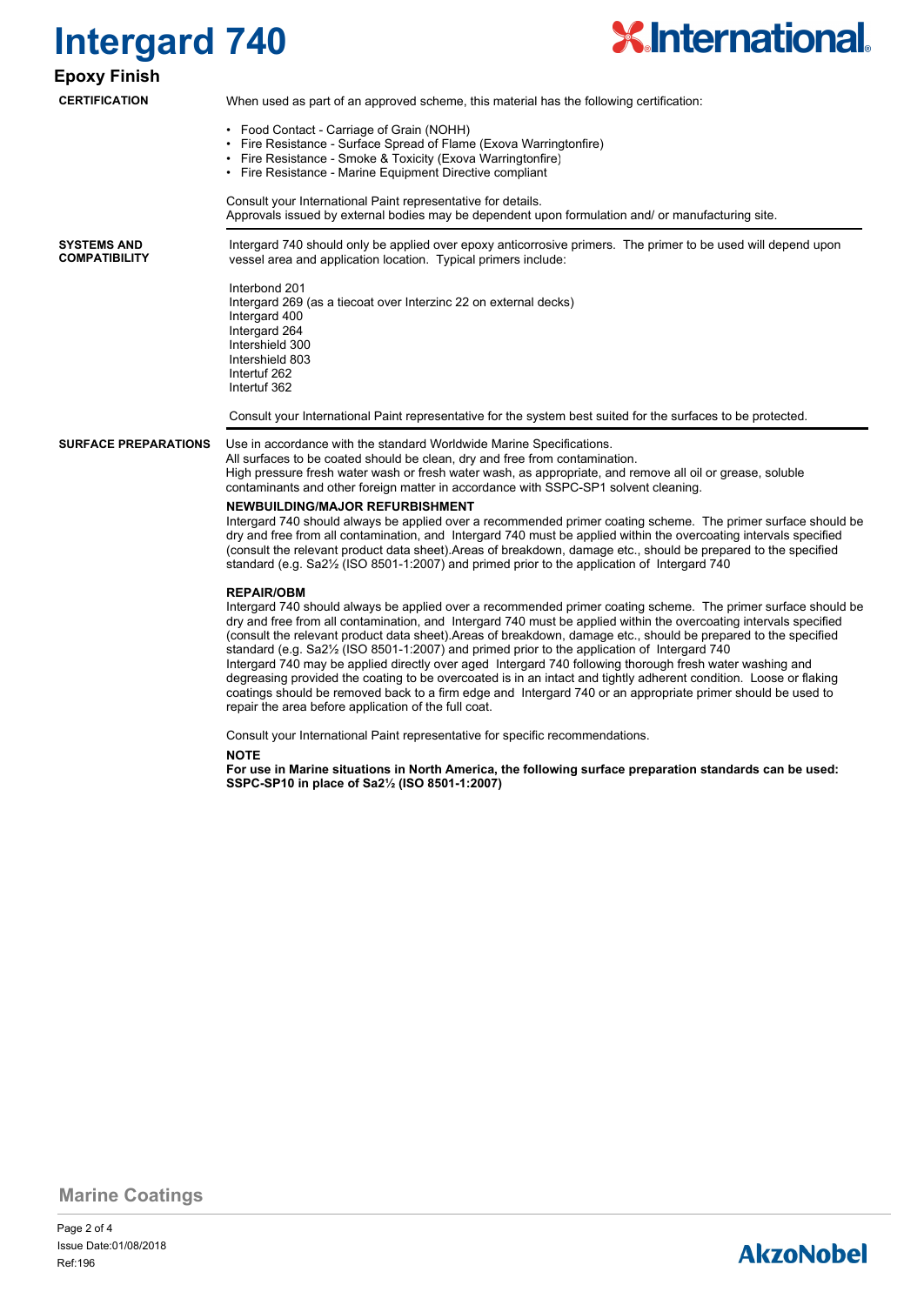## **Intergard 740 Epoxy Finish**

# **X.International.**

| <b>APPLICATION</b>                |                                                                                                                                                                                                                                                                                                                                                                                                                                                                                                                                                                                                                                                                                                                                                                                                                                                                                                                                                                                                                                                                                |  |  |  |
|-----------------------------------|--------------------------------------------------------------------------------------------------------------------------------------------------------------------------------------------------------------------------------------------------------------------------------------------------------------------------------------------------------------------------------------------------------------------------------------------------------------------------------------------------------------------------------------------------------------------------------------------------------------------------------------------------------------------------------------------------------------------------------------------------------------------------------------------------------------------------------------------------------------------------------------------------------------------------------------------------------------------------------------------------------------------------------------------------------------------------------|--|--|--|
| Mixing                            | Material is supplied in 2 containers as a unit. Always mix a complete unit in the proportions supplied.<br>(1) Agitate Base (Part A) with a power agitator.<br>(2) Combine entire contents of Curing Agent (Part B) with Base (Part A) and mix thoroughly with power agitator.                                                                                                                                                                                                                                                                                                                                                                                                                                                                                                                                                                                                                                                                                                                                                                                                 |  |  |  |
| <b>Thinner</b>                    | International GTA220. Thinning is not normally required. Consult the local representative for advice during<br>application in extreme conditions. Do not thin more than allowed by local environmental legislation.                                                                                                                                                                                                                                                                                                                                                                                                                                                                                                                                                                                                                                                                                                                                                                                                                                                            |  |  |  |
| <b>Airless Spray</b>              | Recommended<br>Tip Range 0.38-0.53 mm (15-21 thou)<br>Total output fluid pressure at spray tip not less than 176 kg/cm <sup>2</sup> (2500 p.s.i.)                                                                                                                                                                                                                                                                                                                                                                                                                                                                                                                                                                                                                                                                                                                                                                                                                                                                                                                              |  |  |  |
| <b>Conventional Spray</b>         | Use suitable proprietary equipment. Thinning may be required.                                                                                                                                                                                                                                                                                                                                                                                                                                                                                                                                                                                                                                                                                                                                                                                                                                                                                                                                                                                                                  |  |  |  |
| <b>Brush</b>                      | Application by brush is recommended for small areas only. Multiple coats may be required to achieve specified film<br>thickness.                                                                                                                                                                                                                                                                                                                                                                                                                                                                                                                                                                                                                                                                                                                                                                                                                                                                                                                                               |  |  |  |
| <b>Roller</b>                     | Application by roller is recommended for small areas only. Multiple coats may be required to achieve specified film<br>thickness.                                                                                                                                                                                                                                                                                                                                                                                                                                                                                                                                                                                                                                                                                                                                                                                                                                                                                                                                              |  |  |  |
| <b>Cleaner</b>                    | International GTA220/GTA822                                                                                                                                                                                                                                                                                                                                                                                                                                                                                                                                                                                                                                                                                                                                                                                                                                                                                                                                                                                                                                                    |  |  |  |
| <b>Work Stoppages and Cleanup</b> | Do not allow material to remain in hoses, gun or spray equipment. Thoroughly flush all equipment with<br>International GTA220/GTA822. Once units of paint have been mixed they should not be resealed and it is advised<br>that after prolonged stoppages work recommences with freshly mixed units.<br>Clean all equipment immediately after use with International GTA220/GTA822. It is good working practice to<br>periodically flush out spray equipment during the course of the working day. Frequency of cleaning will depend<br>upon amount sprayed, temperature and elapsed time, including any delays. Do not exceed pot life limitations.<br>All surplus materials and empty containers should be disposed of in accordance with appropriate regional<br>regulations/legislation.                                                                                                                                                                                                                                                                                   |  |  |  |
| Welding                           | In the event welding or flame cutting is performed on metal coated with this product, dust and fumes will be<br>emitted which will require the use of appropriate personal protective equipment and adequate local exhaust<br>ventilation. In North America do so in accordance with instruction in ANSI/ASC Z49.1 "Safety in Welding and<br>Cutting."                                                                                                                                                                                                                                                                                                                                                                                                                                                                                                                                                                                                                                                                                                                         |  |  |  |
| <b>SAFETY</b>                     | All work involving the application and use of this product should be performed in compliance with all<br>relevant national Health, Safety & Environmental standards and regulations.                                                                                                                                                                                                                                                                                                                                                                                                                                                                                                                                                                                                                                                                                                                                                                                                                                                                                           |  |  |  |
|                                   | Prior to use, obtain, consult and follow the Material Safety Data Sheet for this product concerning health<br>and safety information. Read and follow all precautionary notices on the Material Safety Data Sheet and<br>container labels. If you do not fully understand these warnings and instructions or if you can not strictly<br>comply with them, do not use this product. Proper ventilation and protective measures must be provided<br>during application and drying to keep solvent vapour concentrations within safe limits and to protect<br>against toxic or oxygen deficient hazards. Take precautions to avoid skin and eye contact (ie. gloves,<br>goggles, face masks, barrier creams etc.) Actual safety measures are dependant on application methods<br>and work environment.<br><b>EMERGENCY CONTACT NUMBERS:</b><br>USA/Canada - Medical Advisory Number 1-800-854-6813<br>Europe - Contact (44) 191 4696111. For advice to Doctors & Hospitals only contact (44) 207 6359191<br>China - Contact (86) 532 83889090<br>R.O.W. - Contact Regional Office |  |  |  |

**Marine Coatings**